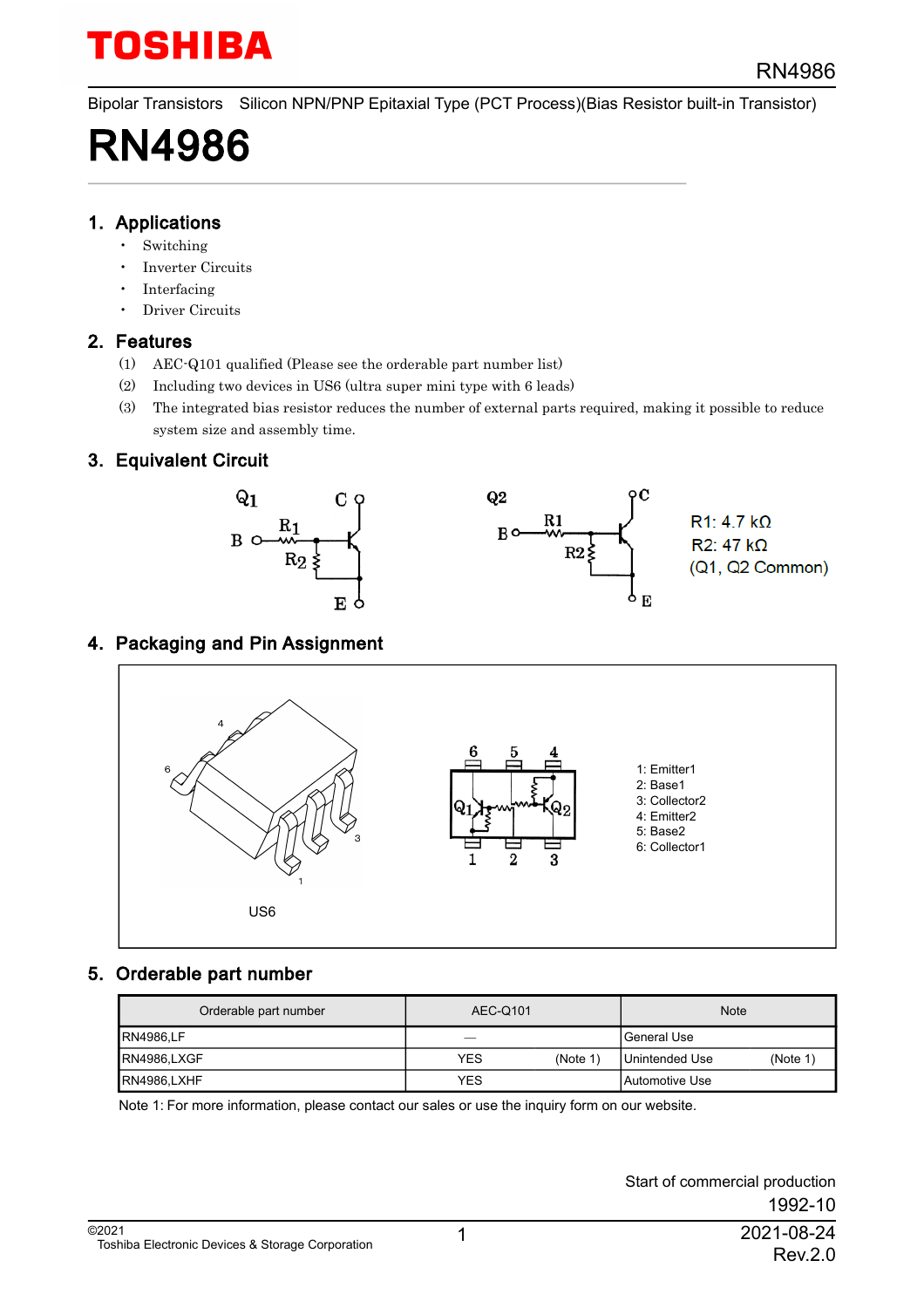#### 6. Q1 Absolute Maximum Ratings (Note) (Unless otherwise specified, T<sub>a</sub> = 25 °C)

| Characteristics           | Symbol           | Rating | Unit |
|---------------------------|------------------|--------|------|
| Collector-base voltage    | V <sub>CBO</sub> | 50     |      |
| Collector-emitter voltage | V <sub>CEO</sub> | 50     |      |
| Emitter-base voltage      | $V_{EBO}$        |        |      |
| Collector current         | IC.              | 100    | mA   |

### 7. Q2 Absolute Maximum Ratings (Note) (Unless otherwise specified, T<sub>a</sub> = 25 °C)

| Characteristics           | Symbol           | Rating | Unit |
|---------------------------|------------------|--------|------|
| Collector-base voltage    | V <sub>CBO</sub> | -50    |      |
| Collector-emitter voltage | V <sub>CEO</sub> | -50    |      |
| Emitter-base voltage      | $V_{EBO}$        | -5     |      |
| Collector current         | ΙC               | $-100$ | mA   |

#### 8. Q1, Q2 Common Absolute Maximum Ratings (Note)  $($ Unless otherwise specified, T $_{\rm a}$  = 25 °C)

| Characteristics             | Symbol   | Rating  | Unit         |    |
|-----------------------------|----------|---------|--------------|----|
| Collector power dissipation | (Note 1) | $P_{C}$ | 200          | mW |
| Junction temperature        |          |         | 150          | °C |
| Storage temperature         |          | sta     | $-55$ to 150 |    |

Note: Using continuously under heavy loads (e.g. the application of high temperature/current/voltage and the significant change in temperature, etc.) may cause this product to decrease in the reliability significantly even if the operating conditions (i.e. operating temperature/current/voltage, etc.) are within the absolute maximum ratings.

Please design the appropriate reliability upon reviewing the Toshiba Semiconductor Reliability Handbook ("Handling Precautions"/"Derating Concept and Methods") and individual reliability data (i.e. reliability test report and estimated failure rate, etc).

Note 1: Total rating

#### 9. Q1 Electrical Characteristics (Unless otherwise specified, T<sub>a</sub> = 25 °C)

| Characteristics                      | Symbol           | <b>Test Condition</b>                    | Min   | Typ. | Max   | Unit       |
|--------------------------------------|------------------|------------------------------------------|-------|------|-------|------------|
| Collector cut-off current            | I <sub>CBO</sub> | $V_{CB}$ = 50 V, $I_F$ = 0 mA            |       |      | 100   | nA         |
| Collector cut-off current            | I <sub>CEO</sub> | $V_{CF}$ = 50 V, $I_B$ = 0 mA            |       | –    | 500   |            |
| Emitter cut-off current              | <b>EBO</b>       | $V_{FB} = 5 V, I_C = 0 mA$               | 0.074 |      | 0.138 | mA         |
| DC current gain                      | $h_{FE}$         | $V_{CF}$ = 5 V, I <sub>C</sub> = 10 mA   | 80    |      |       |            |
| Collector-emitter saturation voltage | $V_{CE(sat)}$    | $I_C = 5$ mA, $I_B = 0.25$ mA            |       | 0.1  | 0.3   | V          |
| Input voltage (ON)                   | $V_{I(ON)}$      | $V_{CF}$ = 0.2 V, $I_C$ = 5 mA           | 0.7   |      | 1.3   |            |
| Input voltage (off)                  | $V_{I(off)}$     | $V_{CF}$ = 5 V, $I_C$ = 0.1 mA           | 0.5   |      | 0.8   |            |
| <b>Transition frequency</b>          | $f_T$            | $V_{CF}$ = 10 V, $I_C$ = 5 mA            |       | 250  |       | <b>MHz</b> |
| Collector output capacitance         | $C_{ob}$         | $V_{CB}$ = 10 V, $I_F$ = 0 mA, f = 1 MHz |       | 3    | 6     | pF         |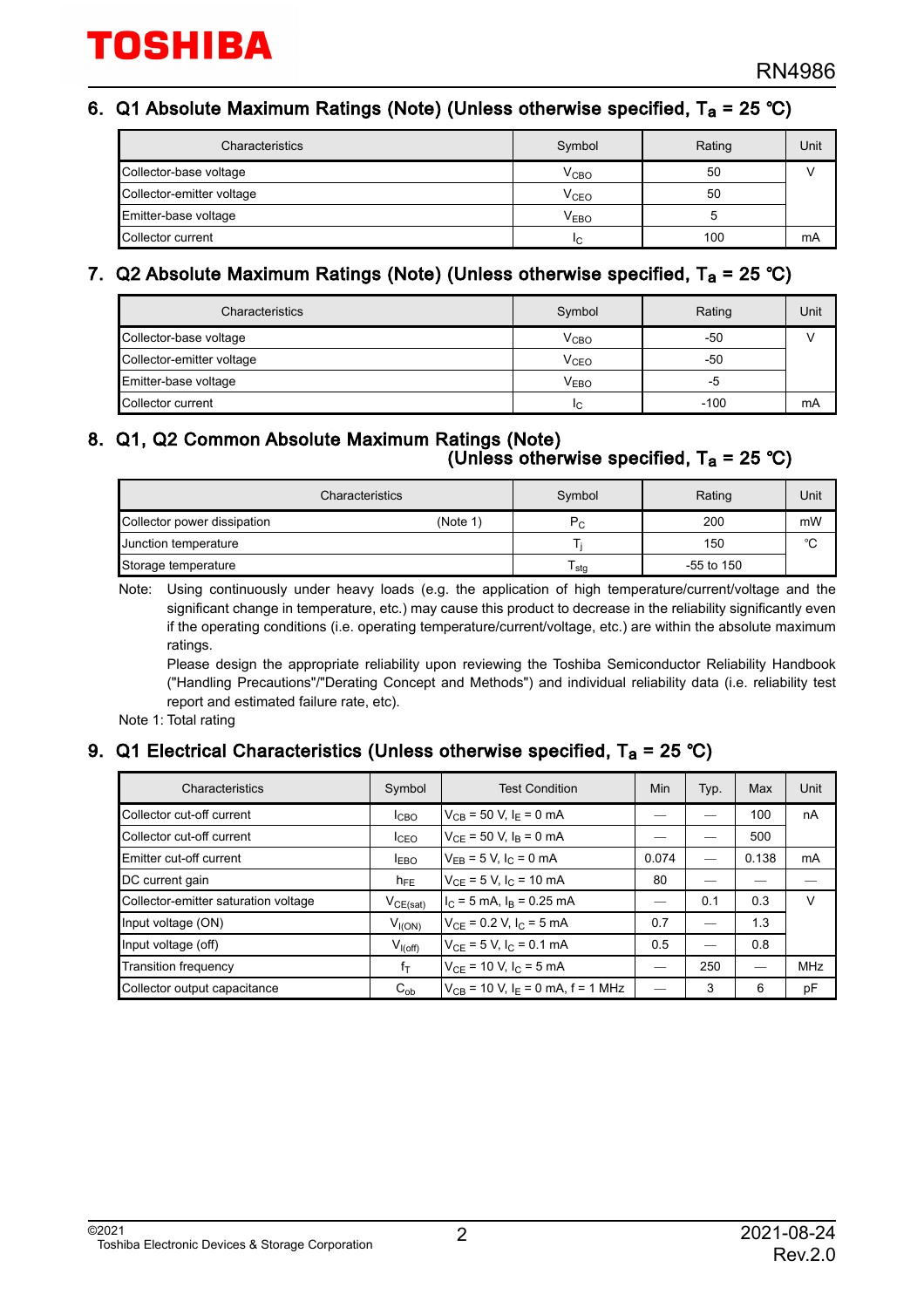#### 10. Q2 Electrical Characteristics (Unless otherwise specified,  $T_a$  = 25 °C)

| Characteristics                      | Symbol           | <b>Test Condition</b>                      | Min      | Typ.                     | Max      | Unit       |
|--------------------------------------|------------------|--------------------------------------------|----------|--------------------------|----------|------------|
| Collector cut-off current            | I <sub>CBO</sub> | $V_{CB}$ = -50 V, $I_F$ = 0 mA             |          |                          | $-100$   | nA         |
| Collector cut-off current            | I <sub>CEO</sub> | $V_{CF}$ = -50 V, $I_B$ = 0 mA             |          |                          | $-500$   |            |
| Emitter cut-off current              | <b>EBO</b>       | $V_{FB}$ = -5 V, $I_C$ = 0 mA              | $-0.074$ |                          | $-0.138$ | mA         |
| DC current gain                      | $h_{FE}$         | $V_{CF}$ = -5 V, I <sub>C</sub> = -10 mA   | 80       |                          |          |            |
| Collector-emitter saturation voltage | $V_{CE(sat)}$    | $IC$ = -5 mA, $IB$ = -0.25 mA              |          | $-0.1$                   | $-0.3$   | V          |
| Input voltage (ON)                   | $V_{I(ON)}$      | $V_{CF}$ = -0.2 V, $I_C$ = -5 mA           | $-0.7$   |                          | $-1.3$   |            |
| Input voltage (off)                  | $V_{I(off)}$     | $V_{CF}$ = -5 V, I <sub>C</sub> = -0.1 mA  | $-0.5$   | $\overline{\phantom{0}}$ | $-0.8$   |            |
| <b>Transition frequency</b>          | $f_T$            | $V_{CF}$ = -10 V, I <sub>C</sub> = -5 mA   |          | 200                      |          | <b>MHz</b> |
| Collector output capacitance         | $C_{ob}$         | $ V_{CB}$ = -10 V, $ _F$ = 0 mA, f = 1 MHz |          | 3                        | 6        | pF         |

#### 11. Q1, Q2 Common Electrical Characteristics (Unless otherwise specified,  $T_a = 25$  °C)

| Characteristics       | Symbol                         | <b>Test Condition</b>    | Min  | Typ. | Max                 | Unit      |
|-----------------------|--------------------------------|--------------------------|------|------|---------------------|-----------|
| Input resistance      | $R_1$                          | $\overline{\phantom{0}}$ | 3.29 | 4.7  | 6.11                | $k\Omega$ |
| <b>Resistor ratio</b> | R <sub>1</sub> /R <sub>2</sub> | -                        | 0.09 | 0.1  | 0.11<br><b>U.II</b> |           |

### 12. Marking

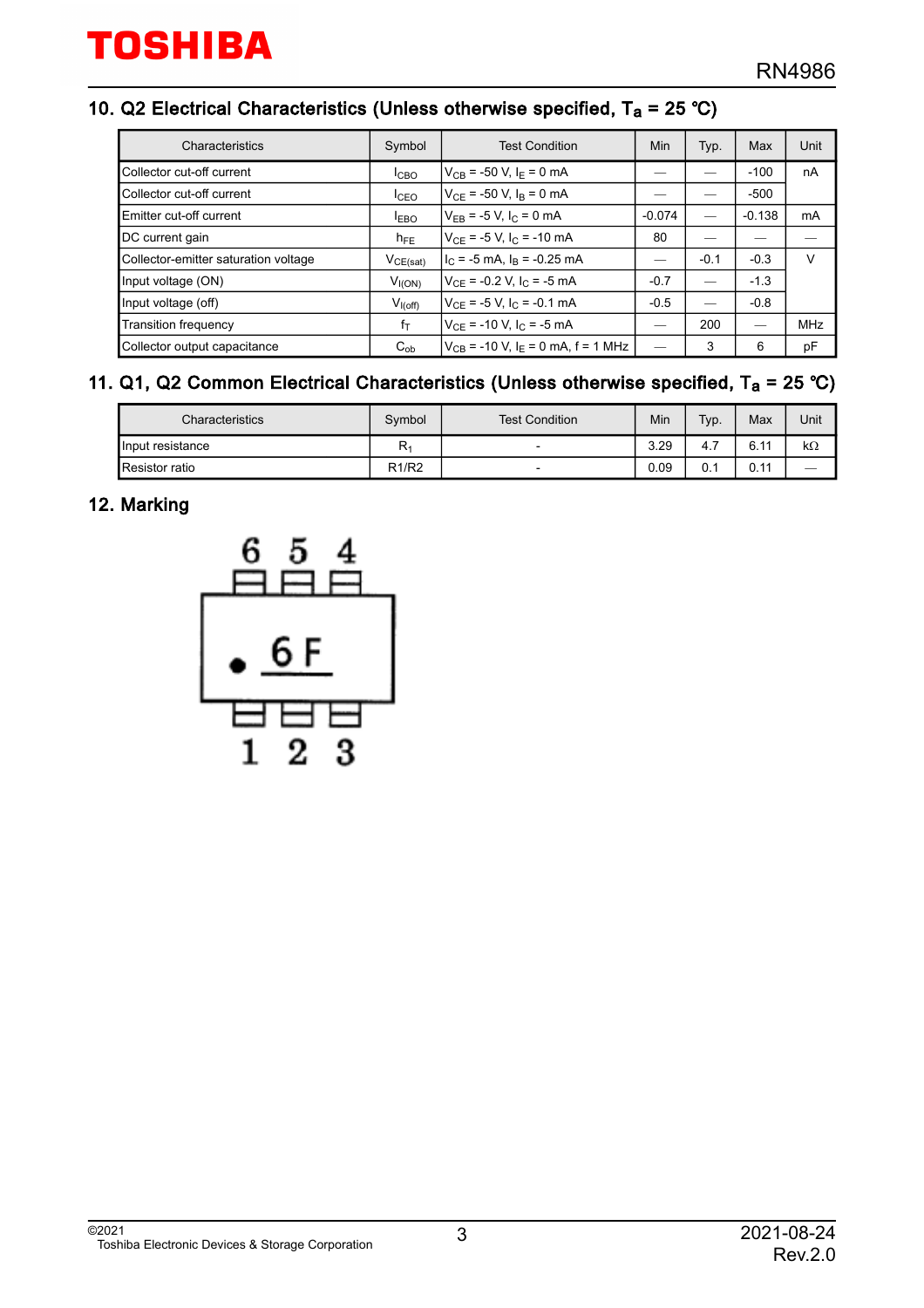#### 13. Characteristics Curves (Note)

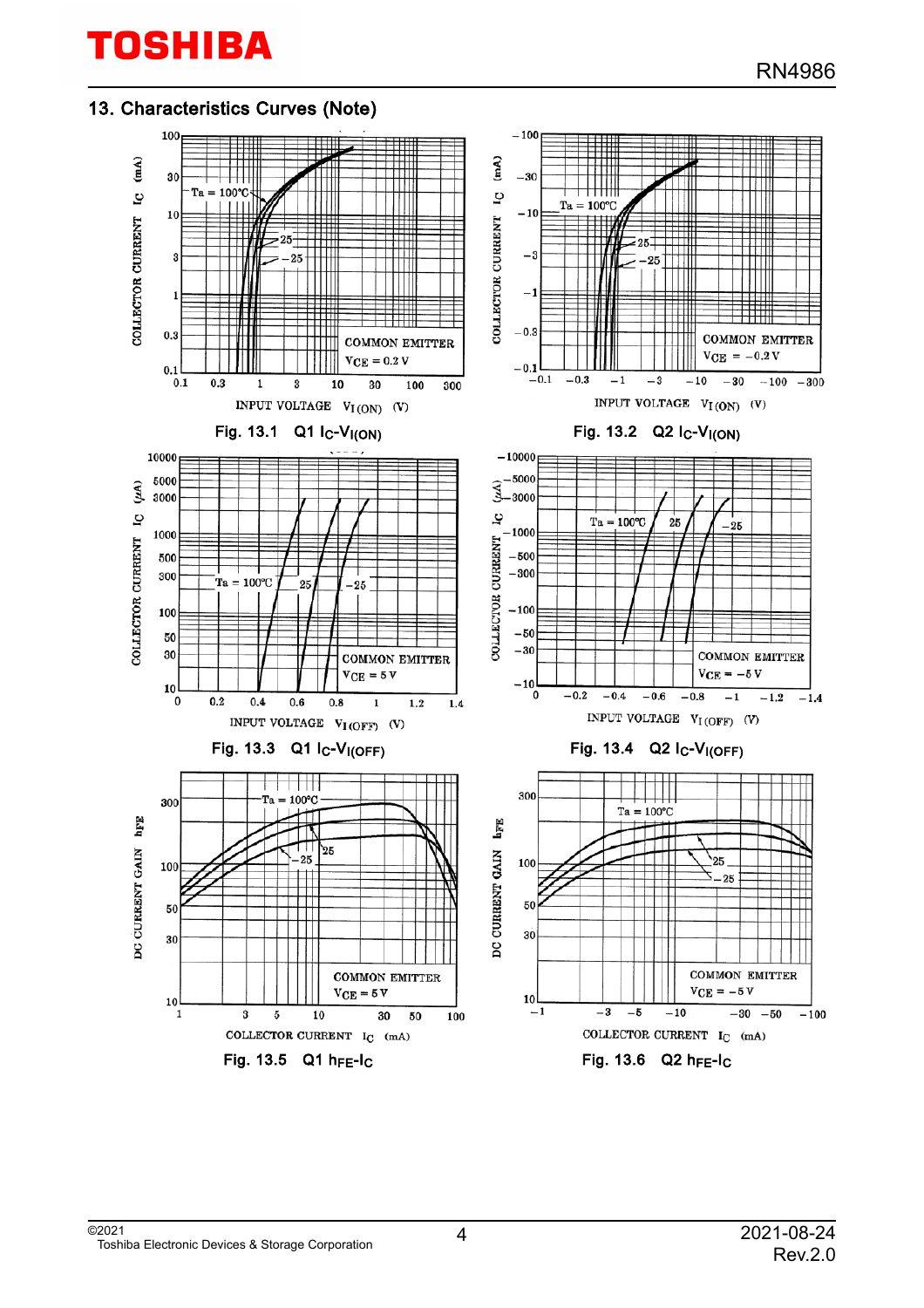



Note: The above characteristics curves are presented for reference only and not guaranteed by production test, unless otherwise noted.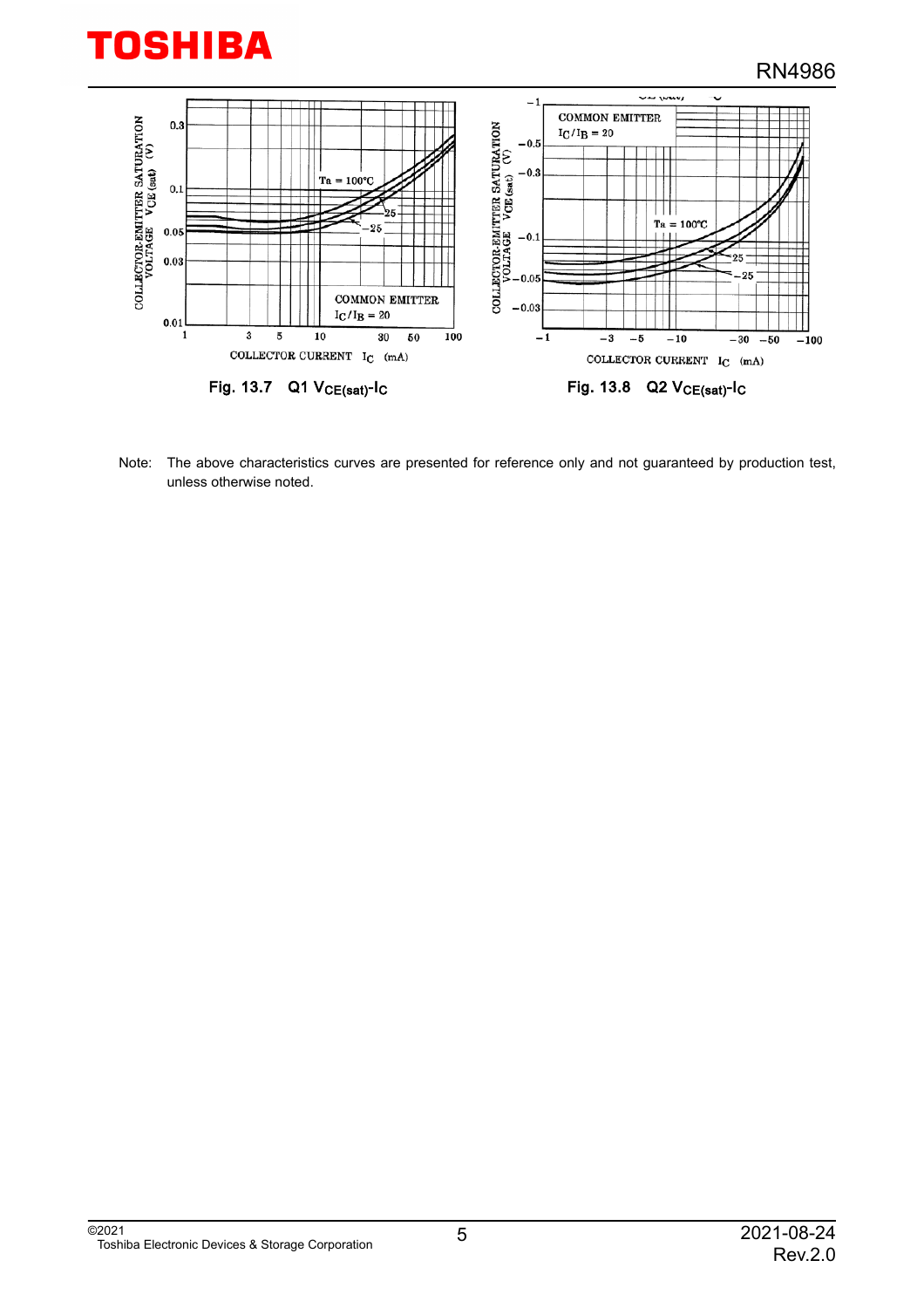### RN4986

Unit: mm



#### Weight: 6.8 mg (typ.)

|                 | Package Name(s) |
|-----------------|-----------------|
| TOSHIBA: 1-2T1S |                 |
| Nickname: US6   |                 |